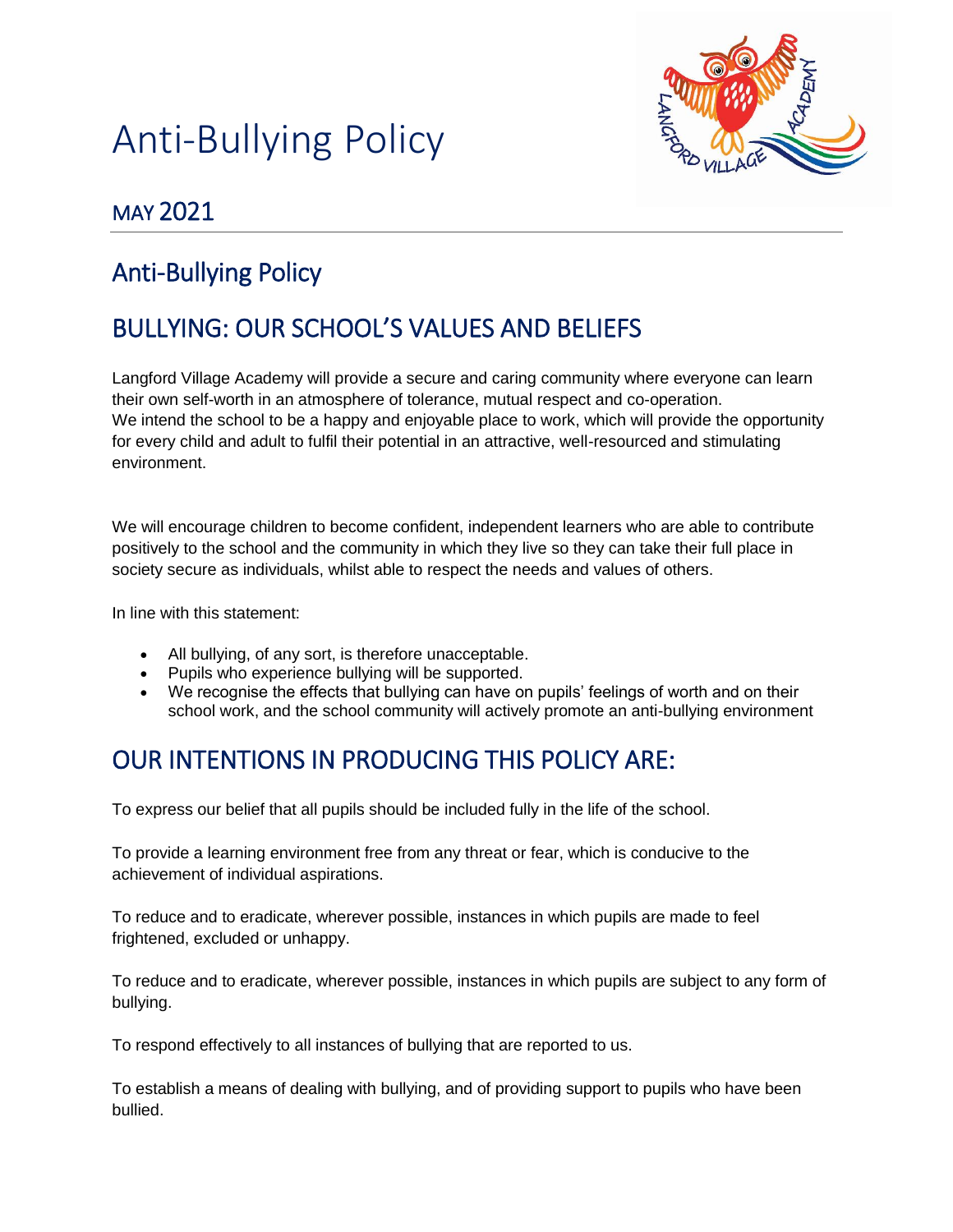To provide support for pupils who are accused of bullying, who may be experiencing problems of their own.

To ensure that all pupils and staff are aware of the policy and that they fulfil their obligations to it.

To meet any legal obligations which rest with the school.

# OUR DEFINITION OF BULLYING

Bullying involves dominance of one person by another, or a group of others, is pre-meditated and usually forms a pattern of behaviour.

Bullying is therefore:

- Deliberately hurtful
- Repeated, often over a period of time
- Difficult for victims to defend themselves against.

It can take many forms but the main types are:

- Physical hitting, kicking, taking another's belongings
- Verbal name calling, insulting, making offensive remarks
- Indirect spreading nasty stories about someone, exclusion from social groups, being made the subject of malicious rumours,
- Cyber sending malicious e-mails or text messages on mobile phones/social networking sites.

Some forms of bullying are attacks not only on the individual, but also on the group to which he or she may belong. Within school we will pay particular attention to:

- Racial harassment and racist bullying
- Sexual bullying
- The use of homophobic language
- Bullying of pupils who have special educational needs or disabilities.

#### CREATING AN ANTI-BULLYING CLIMATE IN SCHOOL

Langford Village Academy's Behaviour Policy explains how we promote positive behaviour in school to create an environment where pupils behave well; where pupils take responsibility for each other's emotional and social well-being; and where they include and support each other.

We also draw on the school's Curriculum and PSHCE materials and promote appropriate behaviour through direct teaching, and by creating an emotionally and socially safe environment where these skills are learned and practised. Our aim is to create a climate where bullying is not accepted by anyone within the school community.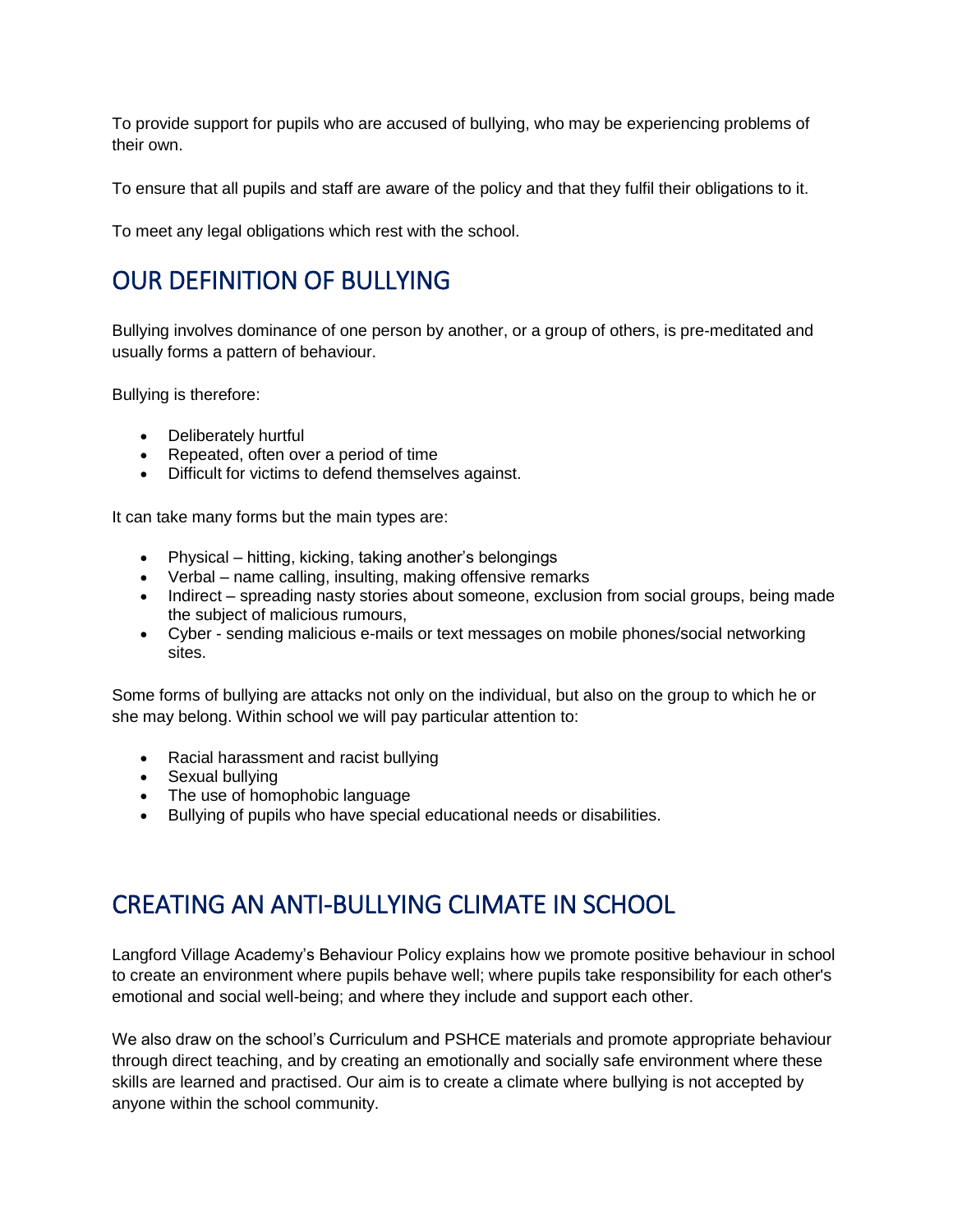Our curriculum is used to:

- Raise awareness about bullying and our anti-bullying policy
- Increase understanding for victims and help build an anti-bullying ethos
- Teach pupils how constructively to manage their relationships with others

We will hold a dedicated Anti-Bullying week event annually.

Circle Time, assemblies, role- plays and stories are used to show what pupils can do to prevent bullying, and to create an anti-bullying climate in school.

Bullying will not be tolerated and we make this clear in the information we give to pupils and parents when they join our school.

The school Code of Conduct is displayed around the school and in classrooms to remind pupils of their rights and responsibilities.

We will publish our anti-bullying policy on the school web-site.

Posters around school will tell pupils what to do if they are bullied, or see others being bullied, and about Childline and other sources of confidential help.

Our School Council offers a forum in which concerns can be discussed on a regular basis.

We will ask pupils whether they feel safe in school and we will supervise, and try to eliminate any unsafe areas which they report to us.

We will provide regular training/reminders for teachers and non-teaching staff on spotting the signs of bullying and how to respond to it.

## STRATEGIES FOR DEALING WITH BULLYING

In dealing with incidents of bullying we will use a range of strategies, selecting those appropriate to the circumstances from the following list:

- Cooperative group work throughout the school  $\sim$  To encourage children to work together, be tolerant of others' ideas, trust others and be more willing to listen.
- Circle time  $\sim$  To set time aside for pupils to take part in enjoyable games, activities and discussion in a safe environment where all opinions are valued.
- Circle of friends  $\sim$  To build relationships around a vulnerable pupil with the pupil's and parent's agreement to offer support and friendship.
- Befriending  $\sim$  To appoint a specific pupil(s) as a support / friend [appointed by a member of staff]
- Support group  $\sim$  To involve the bullied pupil, those involved in the bullying and bystanders to form a group to support the bullied pupil. We will support the person involved in bullying and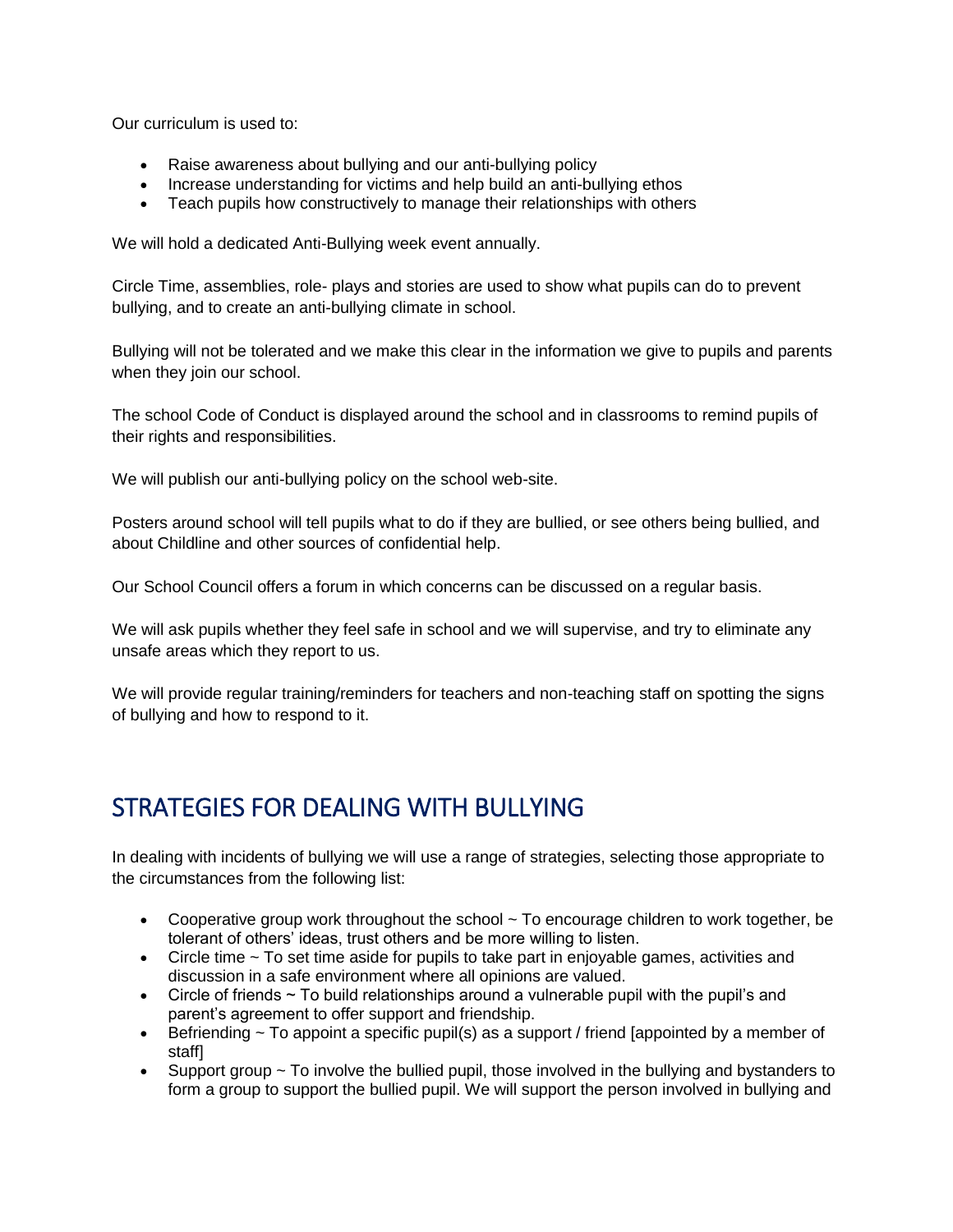give them strategies to help them change their behaviour. We will also give the bullied child strategies to help them stand up to and prevent bullying.

• Mediation by adults  $\sim$  To establish ground rules that will enable the bully and the person being bullied to co-exist in school.

[For further clarification see DfES "Bullying – Don't Suffer in Silence" anti-bullying pack p 21-31]

# RESPONDING TO INCIDENTS WHEN THEY OCCUR

Pupils who have been bullied should report this to:

- Their identified adult in school
- Any member of staff (Teachers, Teaching Assistants or Midday Supervisors)
- Their parents
- A school friend

Pupils who see others being bullied should report this to:

• Any of the above

Members of staff who receive reports that a pupil has been bullied should report this to

• A member of the senior management team (Principal or Associate Principal)

Reports of bullying will be logged by:

• The class teacher or member of SMT

Where bullying is of a racist nature, we will report this to the Local Education Authority using the Racial Incident Report Form.

All reports will be taken seriously and will be followed up by the class teacher or member of the SMT

We will provide support to pupils who are bullied in some of the following ways:

- They will be reassured that they do not deserve to be bullied and this is not their fault.
- We will assure them that it was right to report the incident.
- We will encourage them to talk about how they feel.
- We will try to ascertain the extent of the problem.
- We will engage them in making choices about how the matter may be resolved.
- We will try to ensure that they feel safe.
- We will discuss strategies for being safe and staying safe.
- We will ask them to report immediately any further incidents to us.
- We will affirm that bullying can be stopped and that our school will persist with intervention until it does.
- We will involve their friends / older pupils in peer support / the buddy system/ mediation

We may then adopt strategies from the following list as appropriate: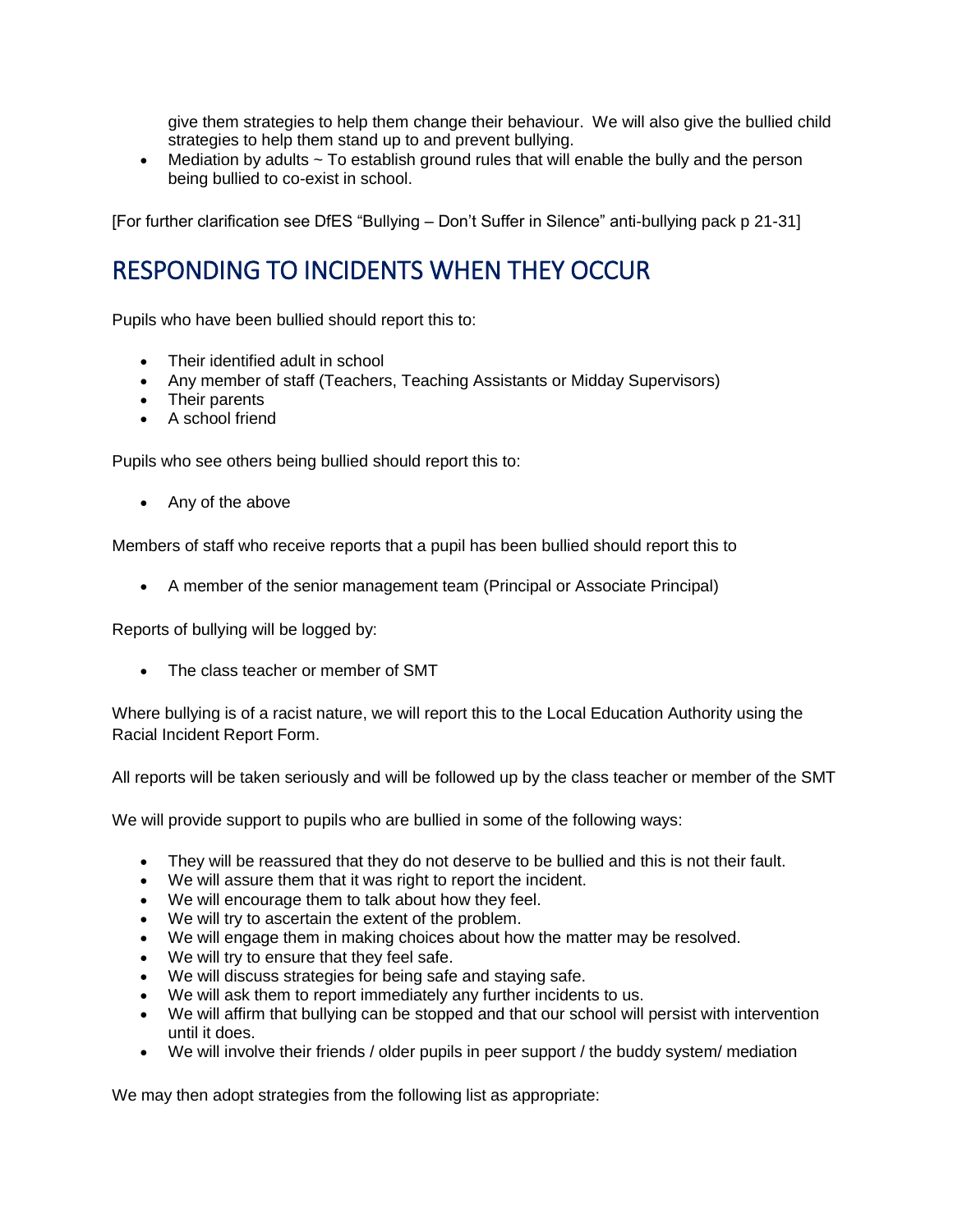- We will interview the pupil (or pupils) involved in bullying separately.
- We will listen to their version of events.
- We will talk to anyone else who may have witnessed the bullying.
- We will reinforce the message that bullying is not acceptable, and that we expect bullying to stop.
- We will seek a commitment to this end.
- We will affirm that it is right for pupils to let us know when they are being bullied.
- We will adopt a joint problem solving approach where this is appropriate, and ask the pupils involved to help us find solutions to the problem. This will encourage pupils involved to take responsibility for the emotional and social needs of others.
- We will consider sanctions under our school's Behaviour Policy.
- We will advise pupils responsible for bullying that we will be checking to ensure that bullying stops.
- We will ensure that those involved know that we have done so.
- When bullying occurs, we will contact the parents of the pupils involved at an early stage.
- We will keep records of incidents that we become aware of and how we responded to them.
- We will follow up after incidents to check that the bullying has not started again.
- We will also work with pupils who have been involved in bullying others to ascertain the sort of support that they themselves need.

There is a tendency, often quite a natural one, to want to investigate an incident and "get to the bottom of it." Sometimes this will be entirely appropriate. There will be other occasions where an extended investigation is actually unhelpful and where a problem solving approach will be the most effective response.

Our policy will be to use our discretion to respond flexibly and in an appropriate way to each incident

# WHEN TOUGHER MEASURES ARE NEEDED

If necessary, we will invoke the following range of sanctions that are in line with the school's Behaviour Policy. These include

- Removal from the group (within the class)
- Withdrawal of break and lunchtime privileges
- Withholding participation in school events that are not an essential part of the curriculum.
- In extreme cases we will also consider fixed term and / or permanent exclusion from school.
- Parents will be involved.

#### OUR RESPONSIBILITIES

Everyone within school is expected to:

- Act in a respectful and supportive way towards one another, and
- Adhere to and to promote the objectives of this policy.

Pupils are expected to:

• Report all incidents of bullying and suspected incidents that victims may be afraid to report.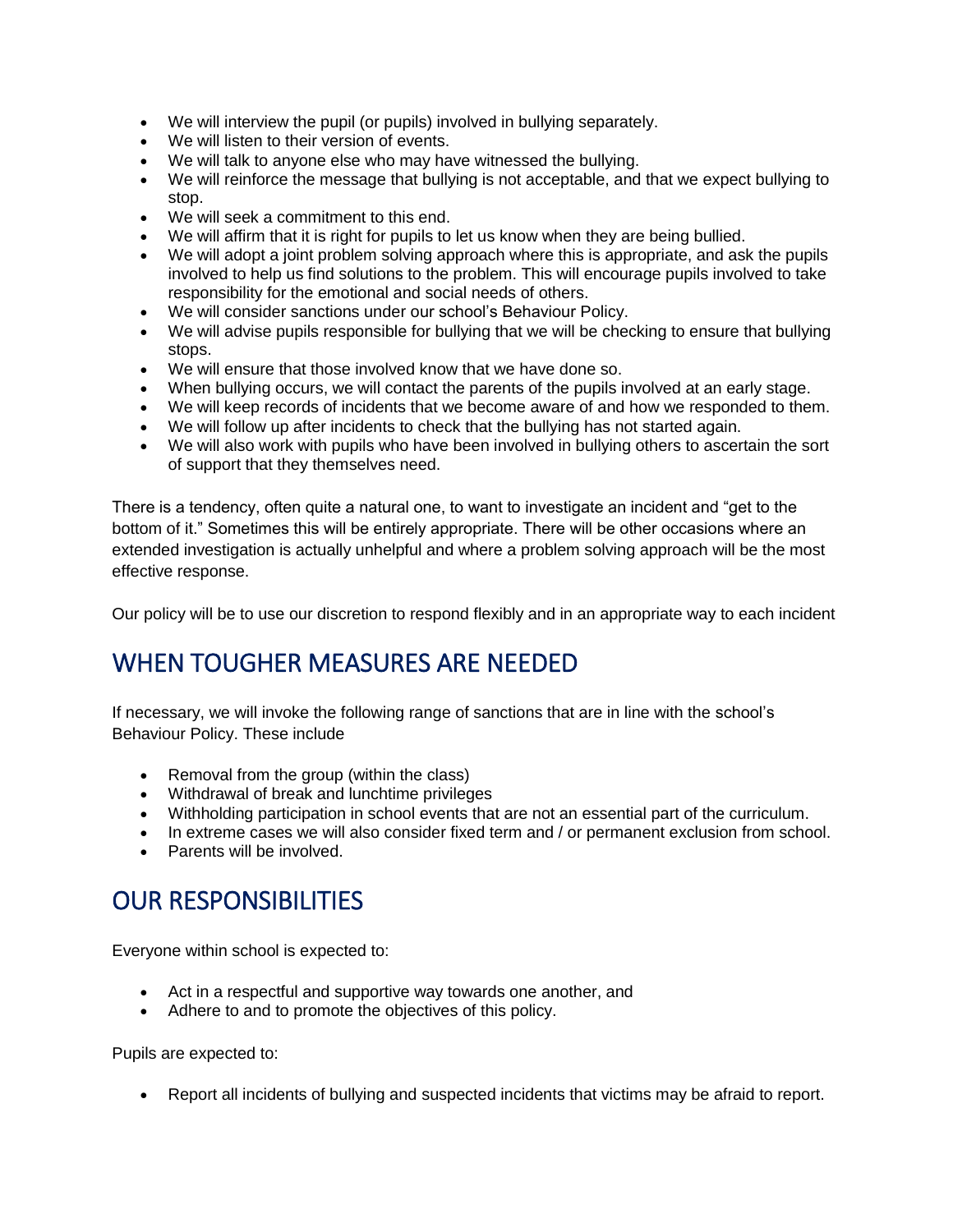• Support each other and to seek help to ensure that everyone feels safe and nobody feels excluded or afraid in school.

Parents can help by:

- Supporting our anti-bullying policy and procedures.
- Encouraging their children to be positive members of the school community.
- Discussing with their child's teacher any concerns that their child may be experiencing bullying or if they are unhappy in some other way.
- Helping to establish an anti-bullying culture outside of school.

# BULLYING OUTSIDE THE SCHOOL PREMISES

Schools are not directly responsible for bullying that occurs off the premises but we know that bullying can occur outside the school gates and on journeys to and from school. The bullying may be done by pupils from our own school, by pupils from other schools or by people who are not at school at all. Where a pupil or parent tells us of bullying off the school premises we will:

- Talk to pupils about how to avoid or handle bullying outside of school.
- Talk to the Headteacher of another school whose pupils are bullying.
- In exceptional circumstances, talk to the police.

## CONCERNS, COMPLAINTS … AND COMPLIMENTS

We recognise that there may be times when parents feel that we have not dealt well with an incident of bullying and we would ask that this be brought to the Principal's notice. If the Principal cannot resolve these concerns informally, parents can raise their concerns more formally through the school's Complaints Procedure a copy of which may be obtained from the school office.

We would also be pleased to receive Compliments – feedback from parents when things have gone well.

## EVALUATING OUR POLICY

We will evaluate our anti-bullying policy using the following measures:

The numbers of incidents that are reported to staff over a given period.

Pupils' perceptions of bullying in school through structured discussions in class time.

The number of days of absence which are thought to arise as a consequence of bullying.

We will investigate patterns of absence to ensure that children are not taking unnecessary days off school due to fear of being bullied.

The number of complaints and compliments that we receive from parents.